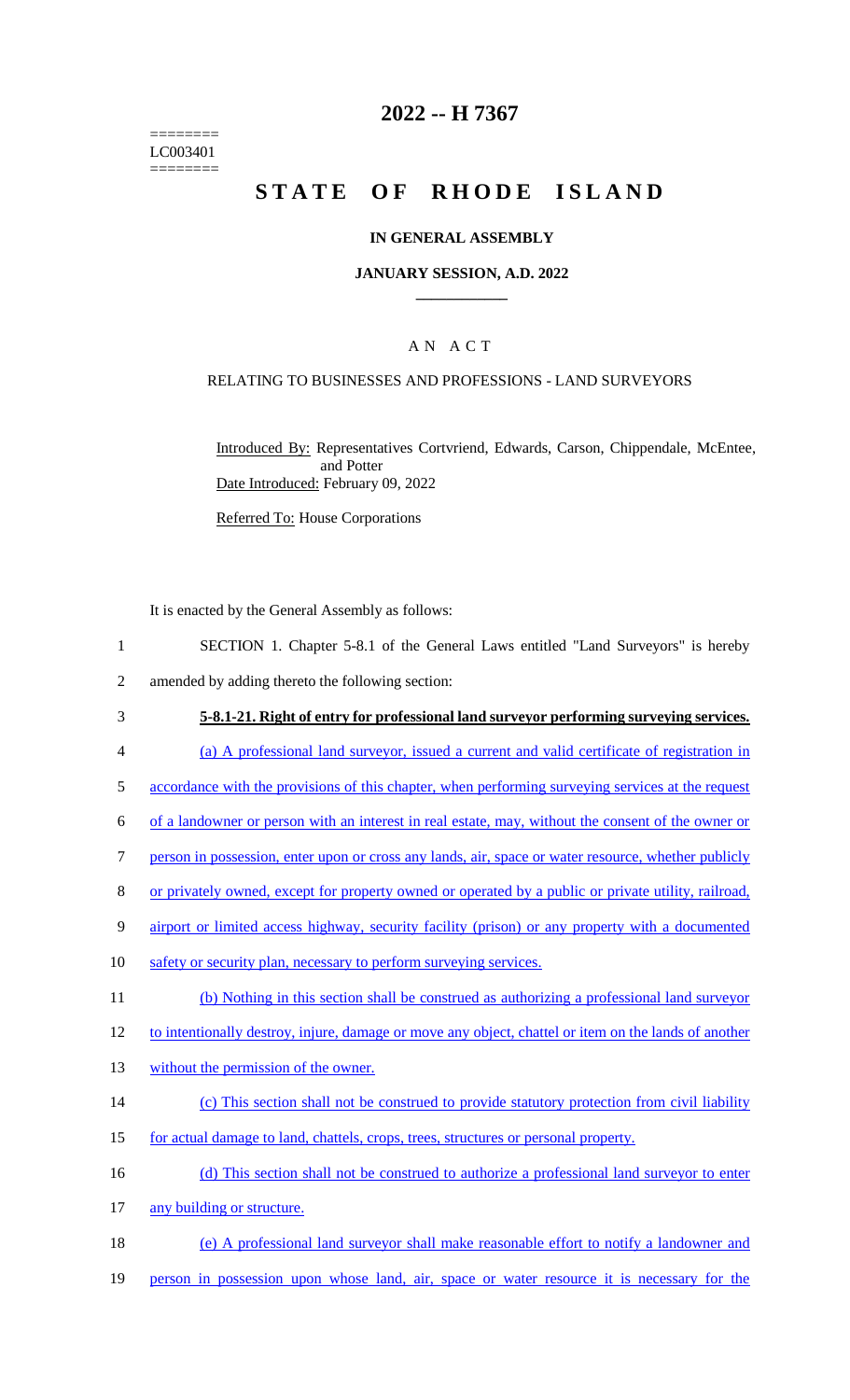- professional land surveyor to enter or cross. Notice provided as follows meets the requirement of this subsection: (1) Written notice delivered by hand to the person in possession of the land and the landowner or to the residence of the landowner upon whose land, air, space or water resource the surveyor may enter or cross, delivered at least twenty-four (24) hours prior to the surveyor's entering the land, air, space or water resource; or (2) Written notice mailed by first class mail to the person in possession of the land and the landowner upon whose land, air, space or water resource the surveyor may enter or cross, postmarked at least five (5) days prior to the surveyor's entering the land, air, space or water 10 resource. The surveyor may rely on the address of the landowner as contained in the municipal 11 property tax records or their equivalent. (f) Surveyors who enter land, air, space or water resource pursuant to this section shall 13 carry on their person identification sufficient to identify themselves and their employer or principal 14 and shall present the identification upon request. (g) Vehicular access to perform surveys is limited to established roads and trails, unless 16 approval for other vehicular access is granted by the landowner. (h) Approval of the landowner is required for the clearing of trees, brush, or other vegetation. (i) Except for willful or malicious failure to guard or warn against a known dangerous condition, an owner and/or person in possession of the land do not: (1) Extend any assurance that the premises are safe for any purpose; (2) Confer upon the surveyor the legal status of an invitee or licensee to whom a duty of care is owed; nor (3) Assume responsibility for or incur liability for any injury to any surveyor or property caused by an act of omission of that person. 26 (j) As an act of good will and in order to keep the landowner informed, a professional land surveyor shall supply the landowner with information on located, established, or reestablished corners that lie on the land or that may affect the boundaries of the land. Upon request, the professional land surveyor shall provide the landowner with a copy of any relevant survey filed or recorded. (k) A professional land surveyor and the surveyor's assistant shall comply with any other federal and state safety rules and regulations that apply to the land that they enter or cross in addition
- to the provisions set forth in this section.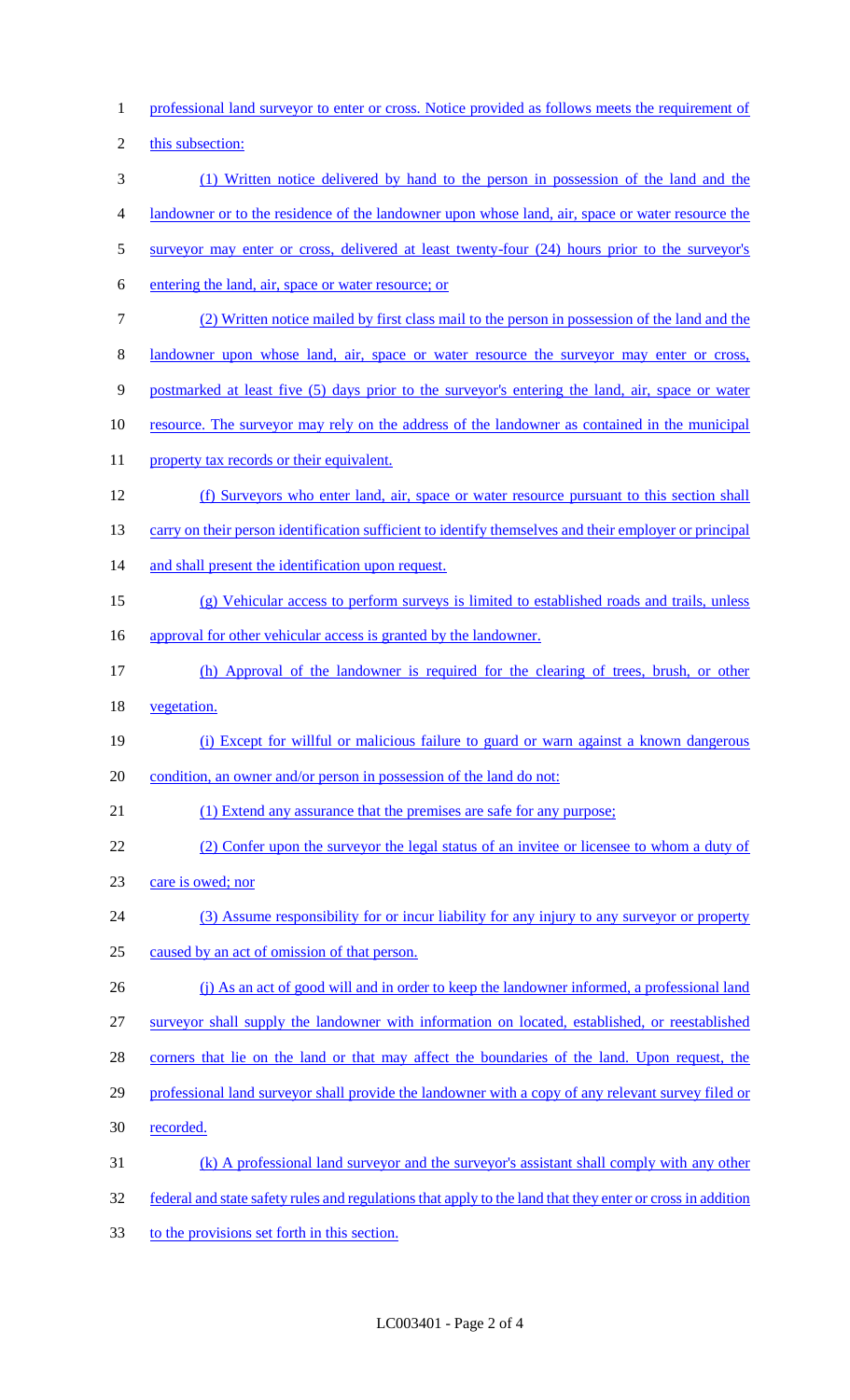1 SECTION 2. This act shall take effect upon passage.

#### $=$ LC003401  $=$